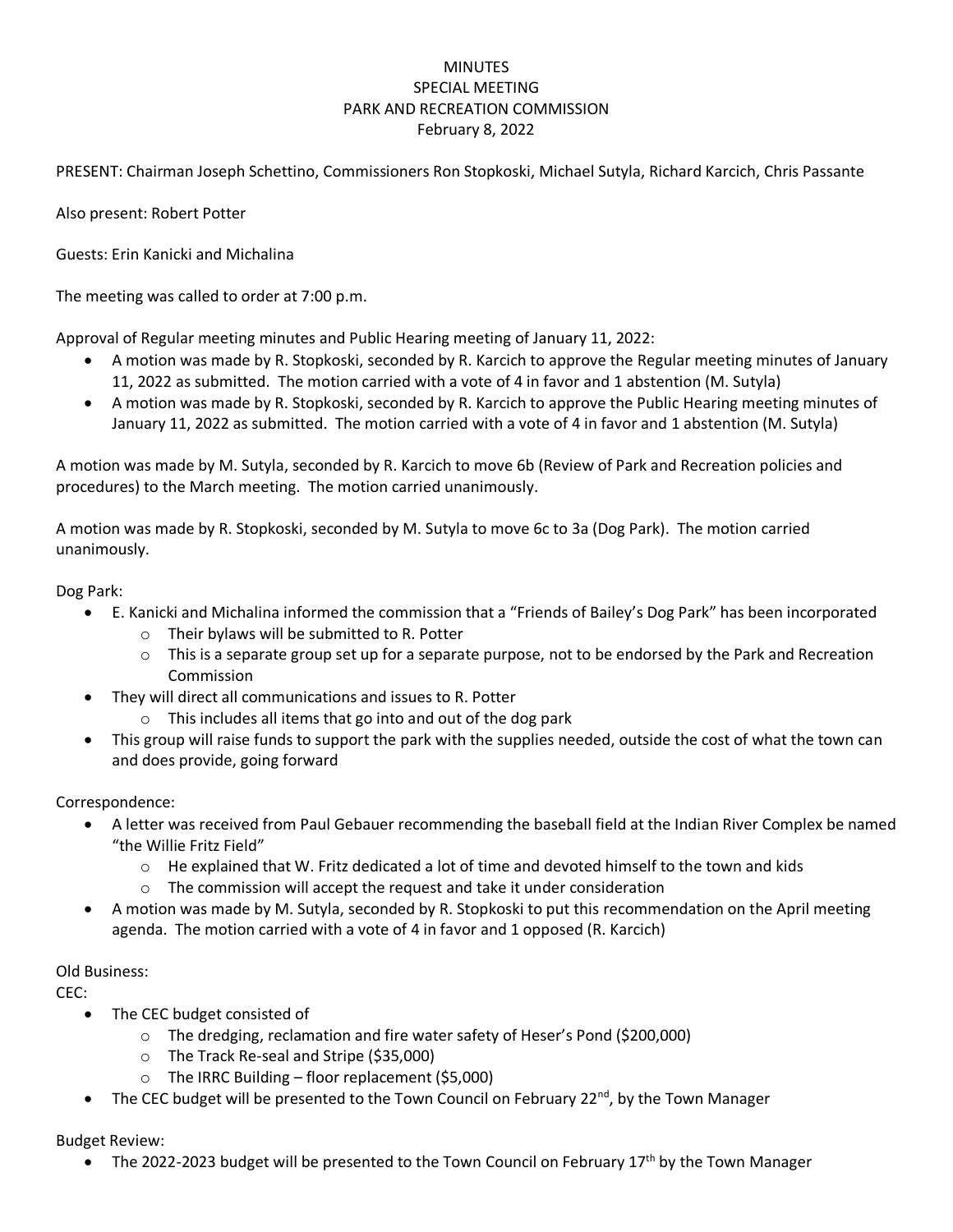Harry Swaun Pavilion:

- The boulder for the plaque has not been installed
- The handicap ramp needs to be installed
- The pump house had a new asphalt roof installed and is complete

Skate Park Public Hearing:

- The turn out for the public hearing was very good with various ages presenting articulate reasons to maintain the skate park
	- o Such as serving this segment of the Clinton population
- Should the Park and Recreation Commission decide to keep the skate park the following needs to be addressed:
	- 1. Security/ surveillance needs to be improved and maintained
	- 2. A "Friends of Clinton Skate Park" needs to be created to help maintain the park and provide contact information
	- 3. Need to determine how much money the town wants to spend at the skate park to bring it back to a safe level
	- 4. The skaters need to self-police and notify authorities of issues
- Prior to a decision from the Park and Recreation Commission, they need a response/report from the Police Department

## New Business:

Beach Concession Stand:

- Last year's concessionaire has decided to not operate the concession stand due to high electric bills
- A suggestion was made to develop an RFP for the concession stand
- A motion was made by R. Stopkoski, seconded by M. Sutyla to request approval from the Town Manager to advertise with an RFP for the beach concession stand. The motion carried unanimously.

Video Surveillance:

- M. Neff is working on repairs and updates to enable the surveillance cameras to be viewed on the monitors at the IRRC building
- Not all parks have cameras and the commissioners would like all parks to have them
- A motion was made by M. Sutyla, seconded by R. Karcich to move Video Surveillance to the March meeting. The motion carried unanimously.

C. Passante left the meeting at 8:00 p.m.

## Director's Report:

General update on Park and Recreation facilities:

- The roof blew off the Peter's press box
	- $\circ$  A temporary roof has been installed at the cost of \$1,700, this could become an insurance claim if the entire roof is replaced at a cost of \$23,000
- The basketball court at Peters has a large crack (gap) which will be addressed in the spring
- A beach pavilion's roof needs to be replaced, this was a budgeted expense
- The fields may open up April  $1<sup>st</sup>$  dependent on the remainder of the winter weather
- The scheduling meeting is normally held in March; however, teams are not organized by then
	- $\circ$  A motion was made by M. Sutyla, seconded by R. Karcich to move the scheduling meeting to April. The motion carried unanimously.
	- $\circ$  R. Potter will have interim discretion to schedule/ permit scholastic or other organizations use of the fields on a day to day/ week to week basic prior to April  $1<sup>st</sup>$ .